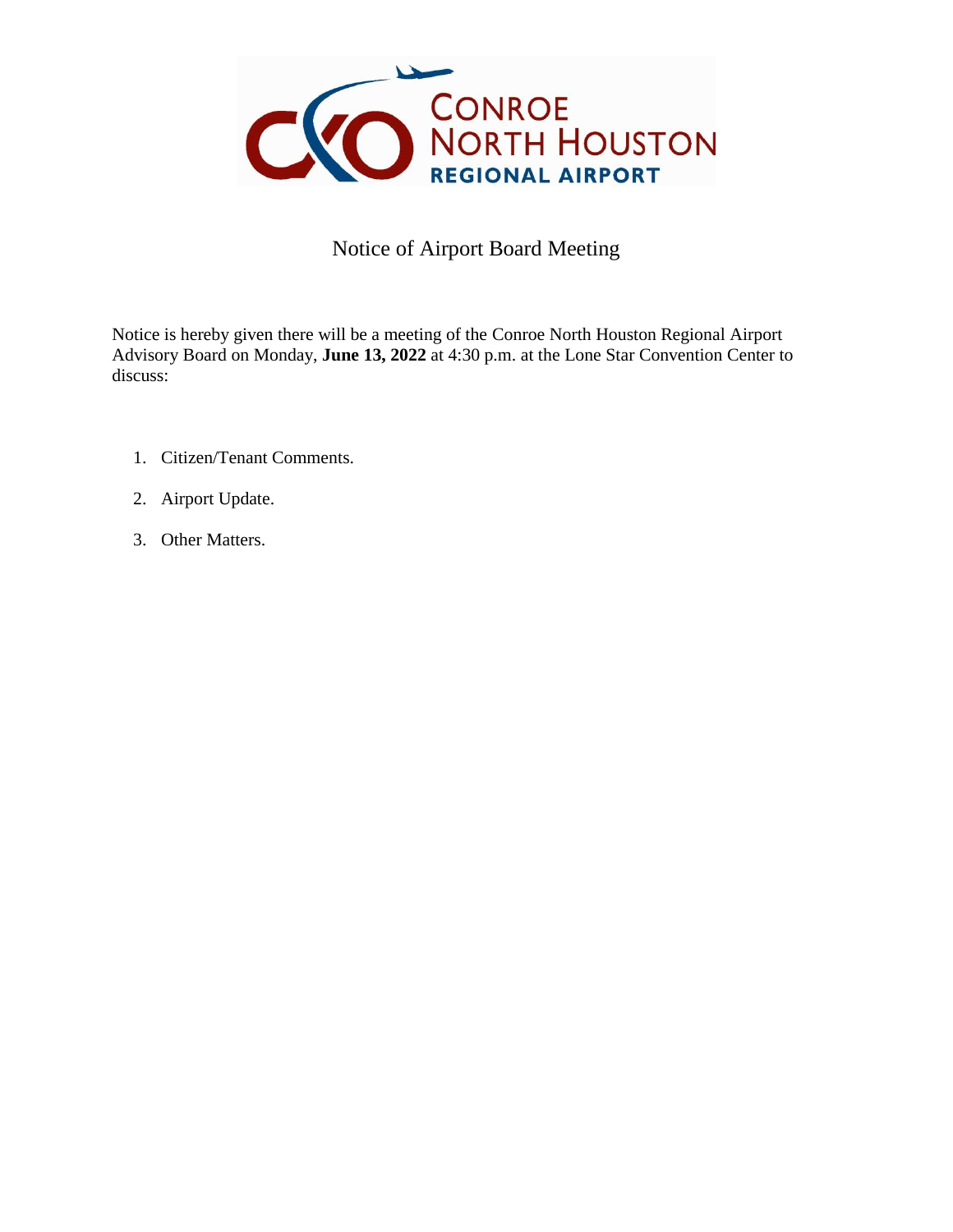# **Update (June 2022)**

#### **Air Traffic Numbers, Tower Operation**

- 2022 Operations Counts Through May 2022
	- Total ops: 48,981 Local ops 40% Itinerant 60%, IFR 19%
		- VS 2022: Total Ops +32% Local Ops +49% IT Ops +24% IFR +21%



#### **Fuel Flowage through May 2022 (1,297,479 gallons)**